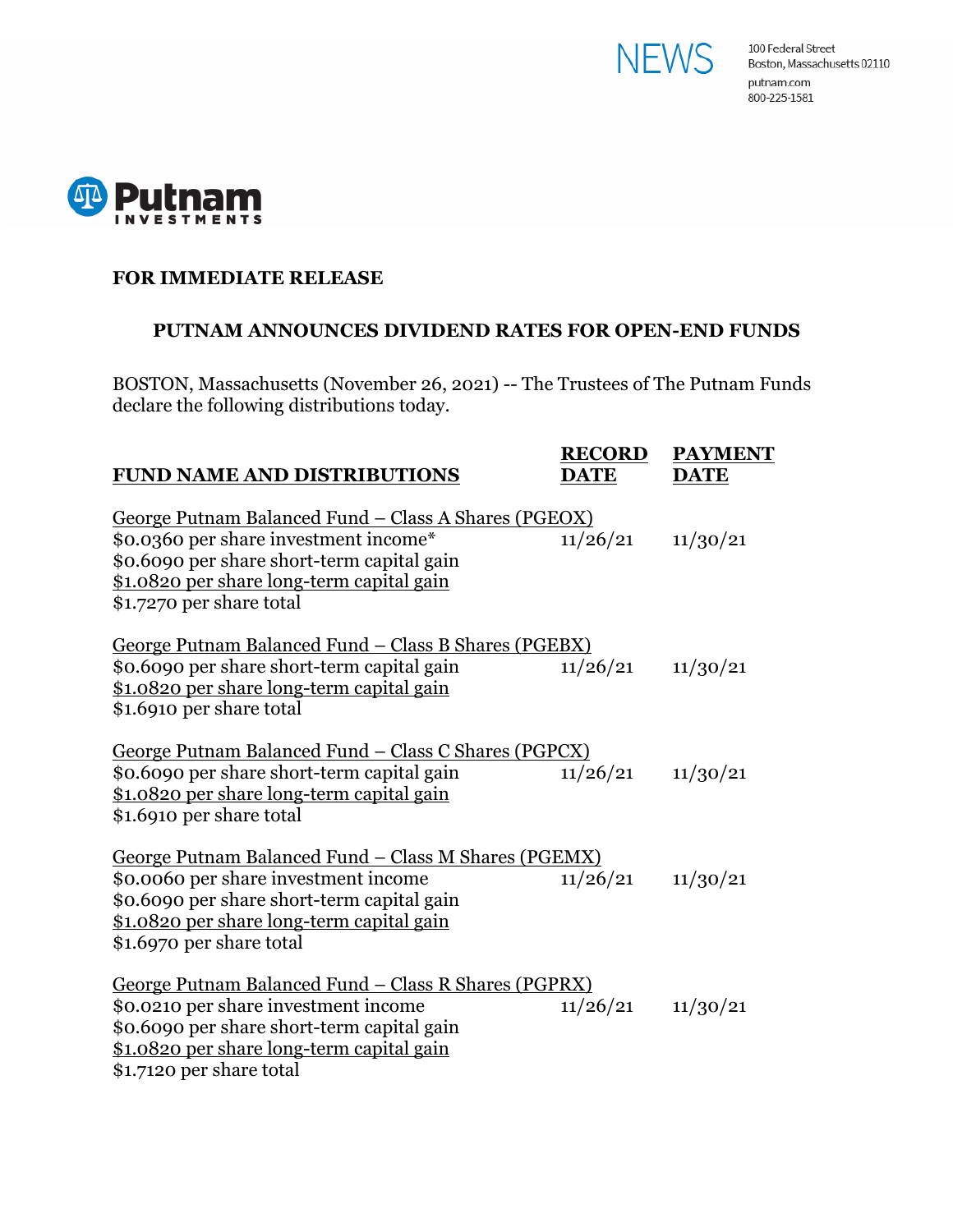

| George Putnam Balanced Fund – Class Y Shares (PGEYX)                  |          |          |
|-----------------------------------------------------------------------|----------|----------|
| \$0.0520 per share investment income                                  | 11/26/21 | 11/30/21 |
| \$0.6090 per share short-term capital gain                            |          |          |
| \$1.0820 per share long-term capital gain                             |          |          |
| \$1.7430 per share total                                              |          |          |
| <u> George Putnam Balanced Fund – Class R5 Shares (PGELX)</u>         |          |          |
| \$0.0500 per share investment income                                  | 11/26/21 | 11/30/21 |
| \$0.6090 per share short-term capital gain                            |          |          |
| \$1.0820 per share long-term capital gain                             |          |          |
| \$1.7410 per share total                                              |          |          |
| George Putnam Balanced Fund - Class R6 Shares (PGEJX)                 |          |          |
| \$0.0560 per share investment income                                  | 11/26/21 | 11/30/21 |
| \$0.6090 per share short-term capital gain                            |          |          |
| \$1.0820 per share long-term capital gain                             |          |          |
| \$1.7470 per share total                                              |          |          |
| <u> Putnam Global Income Trust – Class B Shares (PGLBX)</u>           |          |          |
| \$0.0100 per share investment income                                  | 11/26/21 | 11/30/21 |
| <u> Putnam Global Income Trust – Class C Shares (PGGLX)</u>           |          |          |
| \$0.0100 per share investment income                                  | 11/26/21 | 11/30/21 |
|                                                                       |          |          |
| <u> Putnam Global Income Trust – Class R Shares (PGBRX)</u>           |          |          |
| \$0.0150 per share investment income                                  | 11/26/21 | 11/30/21 |
| <u> Putnam Global Income Trust – Class Y Shares (PGGYX)</u>           |          |          |
| \$0.0190 per share investment income                                  | 11/26/21 | 11/30/21 |
|                                                                       |          |          |
| <u> Putnam Global Income Trust – Class R5 Shares (PGGDX)</u>          |          |          |
| \$0.0200 per share investment income                                  | 11/26/21 | 11/30/21 |
| <u> Putnam Global Income Trust – Class R6 Shares (PGGEX)</u>          |          |          |
| \$0.0210 per share investment income                                  | 11/26/21 | 11/30/21 |
|                                                                       |          |          |
| <b>Putnam RetirementReady Maturity Fund- Class B Shares (PRMLX)</b>   |          |          |
| \$0.0090 per share investment income                                  | 11/26/21 | 11/30/21 |
| <b>Putnam RetirementReady Maturity Fund - Class C Shares (PRMCX)</b>  |          |          |
| \$0.0090 per share investment income                                  | 11/26/21 | 11/30/21 |
|                                                                       |          |          |
| Putnam RetirementReady Maturity Fund - Class R Shares (PRMKX)         |          |          |
| \$0.0140 per share investment income                                  | 11/26/21 | 11/30/21 |
| <u> Putnam RetirementReady Maturity Fund – Class Y Shares (PRMYX)</u> |          |          |
| \$0.0220 per share investment income                                  | 11/26/21 | 11/30/21 |
|                                                                       |          |          |